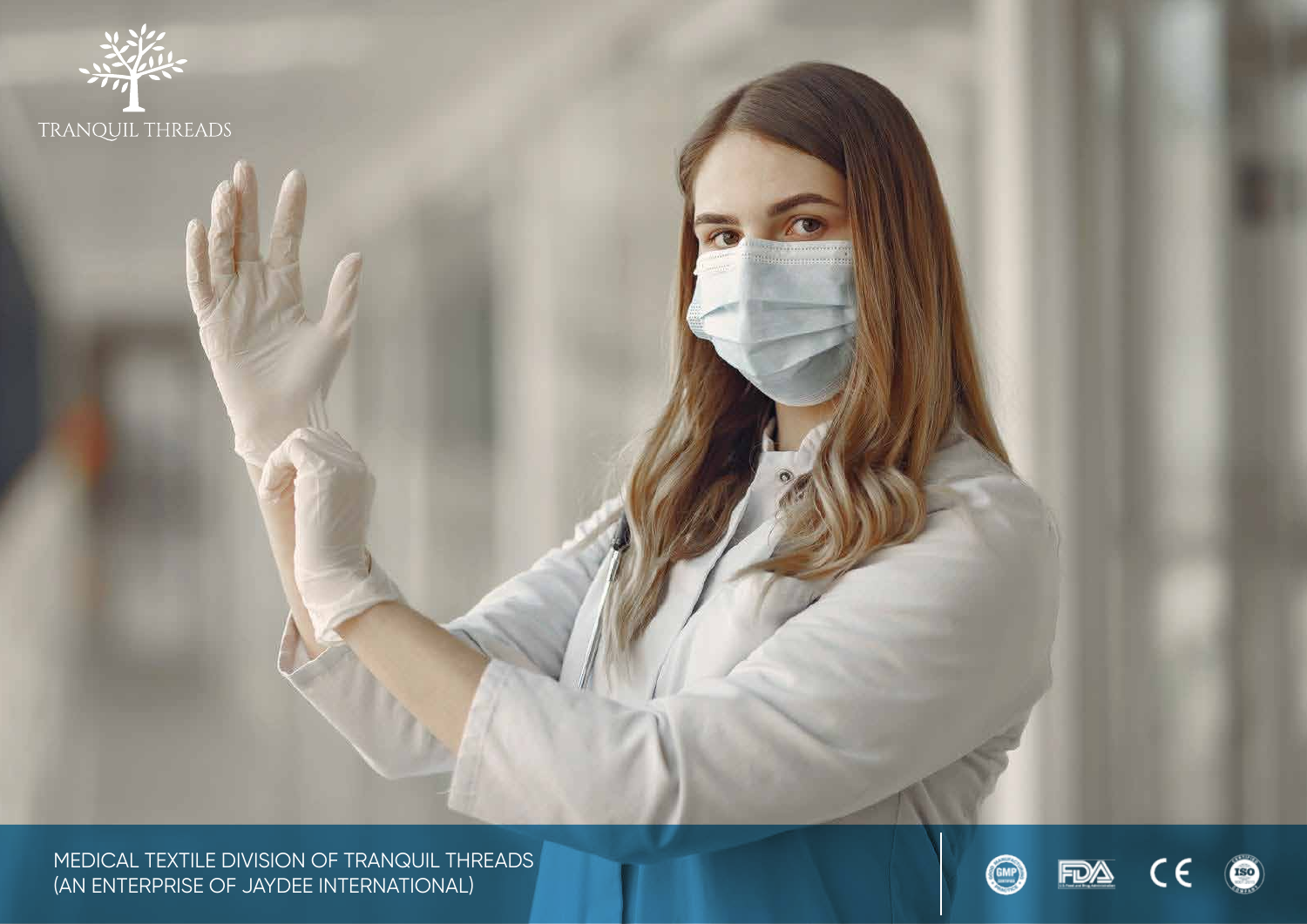## **About Us**

We, at Jaydee International are committed to share the responsibility of the society during this emergent scenario. Optimizing our skill set and textiles manufacturing capacity for the greater good of the community.

 We have been manufacturing volumes of COVID-19 Textile Protection Gear every day, under the guidance of experts from the medical industry. It includes novel kinds of masks, personal protection kits and coverall gowns. Our medical supplies are 100% made in India and produced in correspondence with the prescribed safety standards.

We aim to reach a large population who are in need of masks to combat COVID-19. Together, we shall overcome this pandemic.

*Stay safe, every one.*

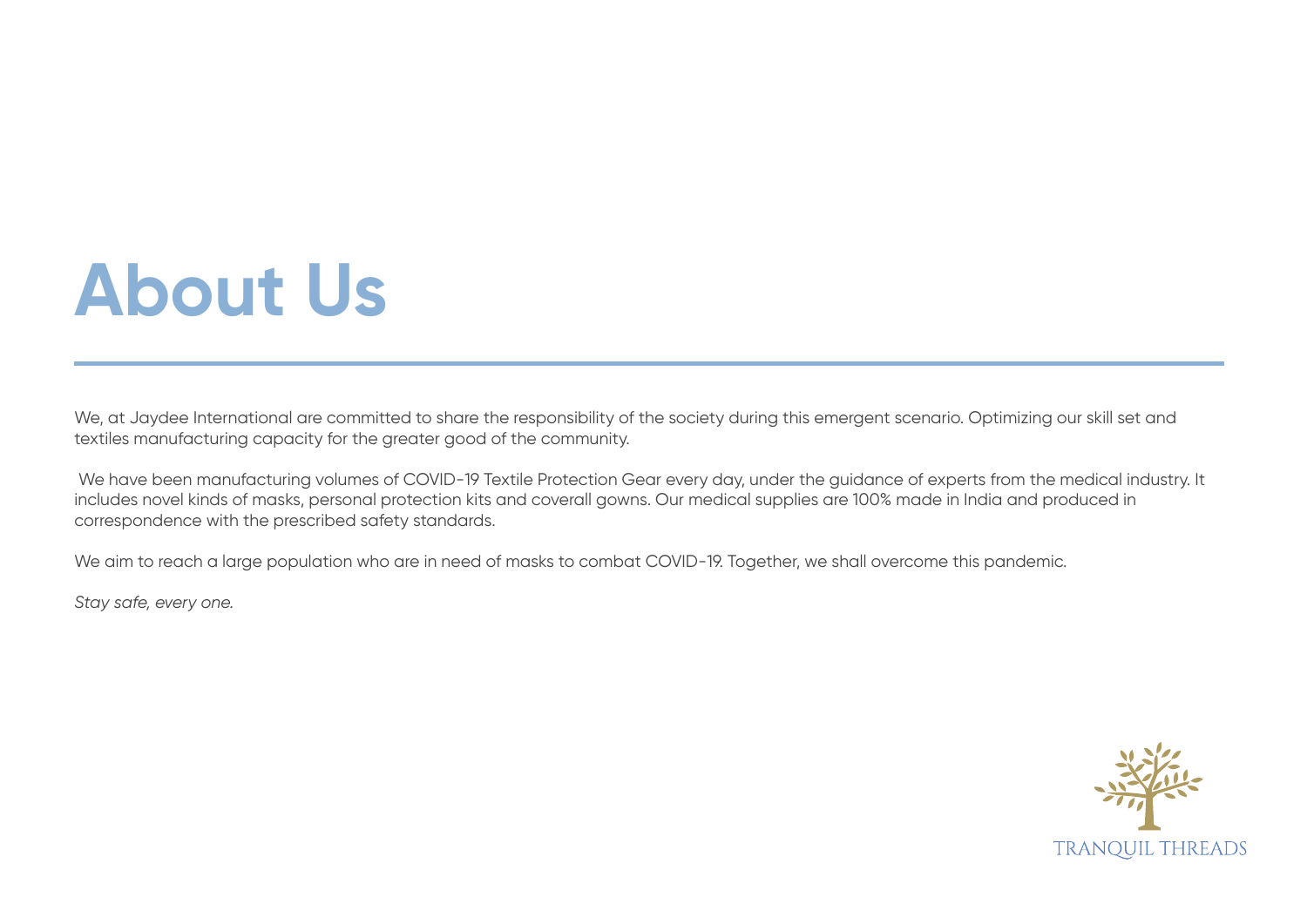### **COVID-19 Protection Product Catalogue**

| 3 Ply Disposable Face Mask               | 01                                                                                                                          |  |
|------------------------------------------|-----------------------------------------------------------------------------------------------------------------------------|--|
| 3 Ply Surgical Face Mask                 | 04                                                                                                                          |  |
| KN95 mask                                | 07                                                                                                                          |  |
| <b>Nitrile Gloves</b>                    | 09                                                                                                                          |  |
| <b>Latex Powdered Gloves</b>             | 11<br><u> 1989 - Johann Stoff, deutscher Stoff, der Stoff, der Stoff, der Stoff, der Stoff, der Stoff, der Stoff, der S</u> |  |
| Surgeon Cap                              | 13                                                                                                                          |  |
| Nurse's Scrub Cap/ Bouffant Cap          | 13                                                                                                                          |  |
| PPE Kit                                  | 15                                                                                                                          |  |
| Certified Personal Protection Equipments | 17                                                                                                                          |  |
| <b>Hospital Linens</b>                   | 23                                                                                                                          |  |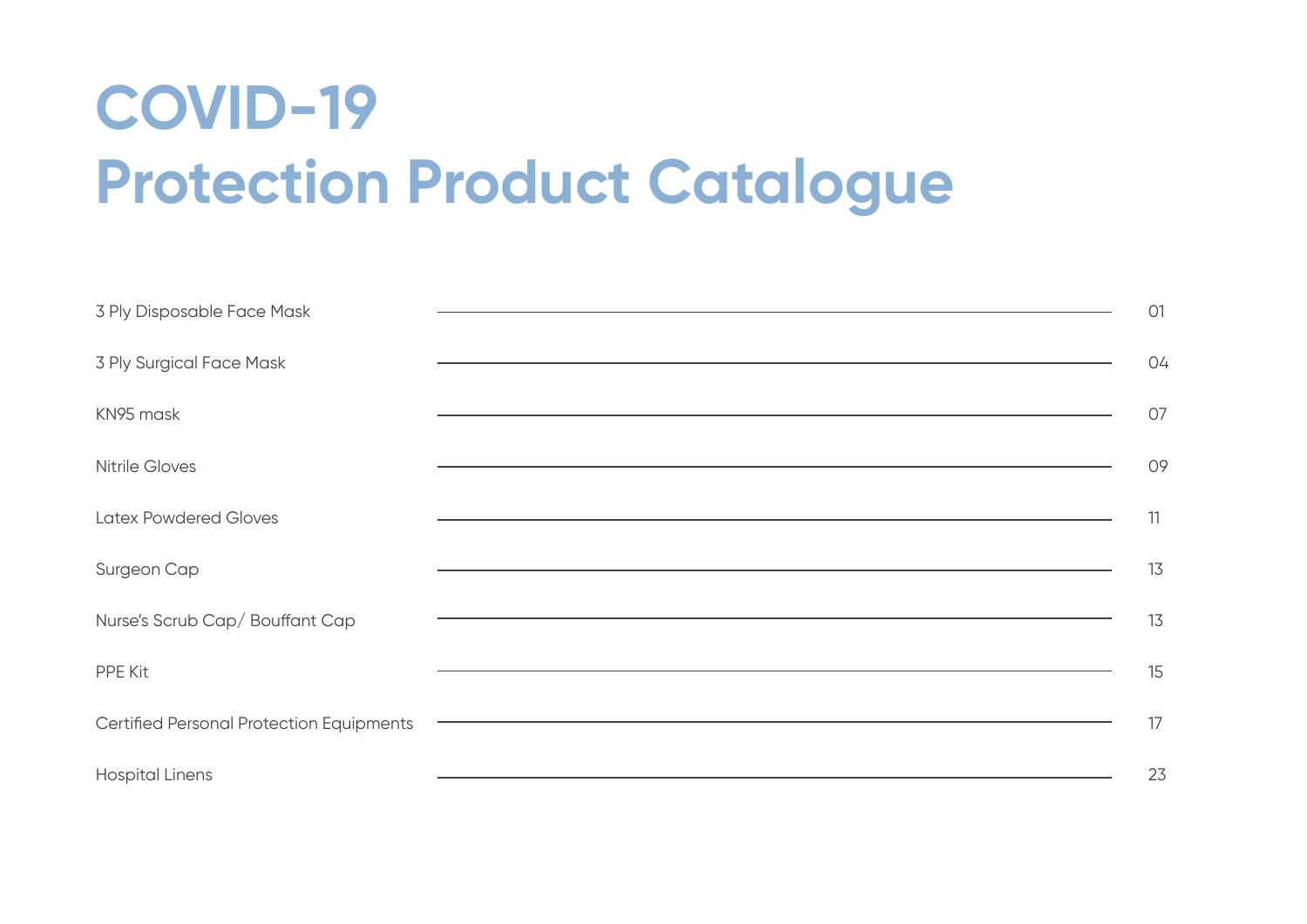# **3 Ply Disposable Face Mask**

3 Ply surgical mask is made of Polypropylene Spunbond nonwoven fabrics with adjustable nose strip and flat or round elastic ear- loop to give basic protection to the user.

Designed with sensitive skin in mind. Its soft, lightweight and highly breathable inner layer is gentle, non-irritating and remains cool on the skin for ultimate ease and comfort.

#### Benefit and Standards

- Excellent breath ability
- Non irritating
- Non-woven spunbond 100% Polyplopylene
- Hypoallergenic
- Splash resistant
- Ultrasonic welding manufacturing process
- Hygienic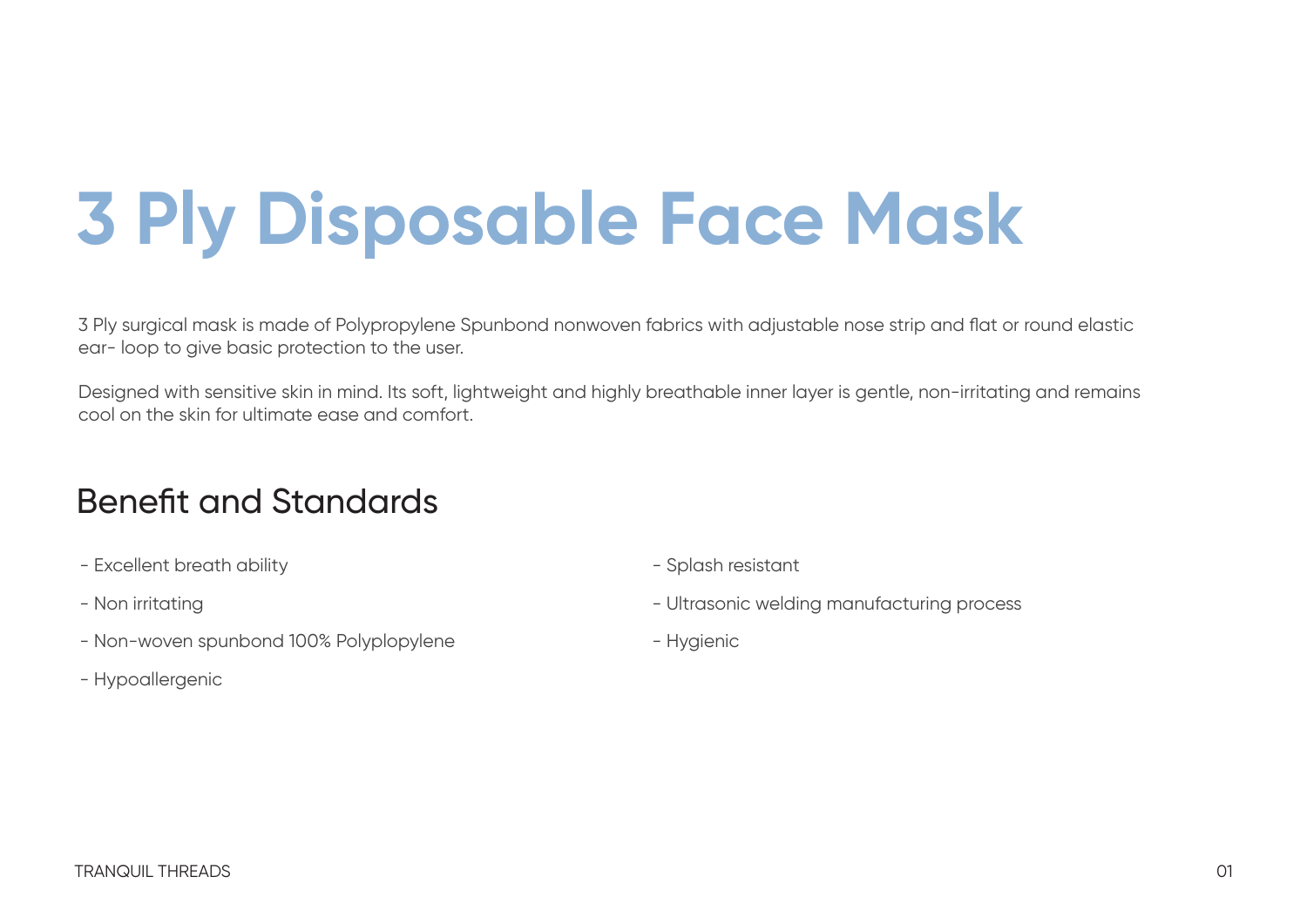#### **Specifications**

| Width across face | : 175 mm + $/ - 2$ mm |
|-------------------|-----------------------|
| Depth pleate      | : 95 mm + $/ - 2$ mm  |
| Depth in full     | : 175 mm + $/ - 2$ mm |
| Nose strip        | : 95 mm + $/ - 2$ mm  |
| Loop size         | : 155 mm + $/ - 5$ mm |

#### **Components**

| 1st layer  | : Polypropylene Spunbond nonwoven            |
|------------|----------------------------------------------|
| 2nd layer  | : Polypropylene Spunbond nonwoven            |
| 3rd layer  | : Polypropylene Spunbond nonwoven            |
| Nose strip | : PE wire                                    |
| Ear-Loop   | : Flat elastic or round elastic (latex free) |

#### Packing

Mask Earloop : Masks 50 Masks/Box, Non-Sterile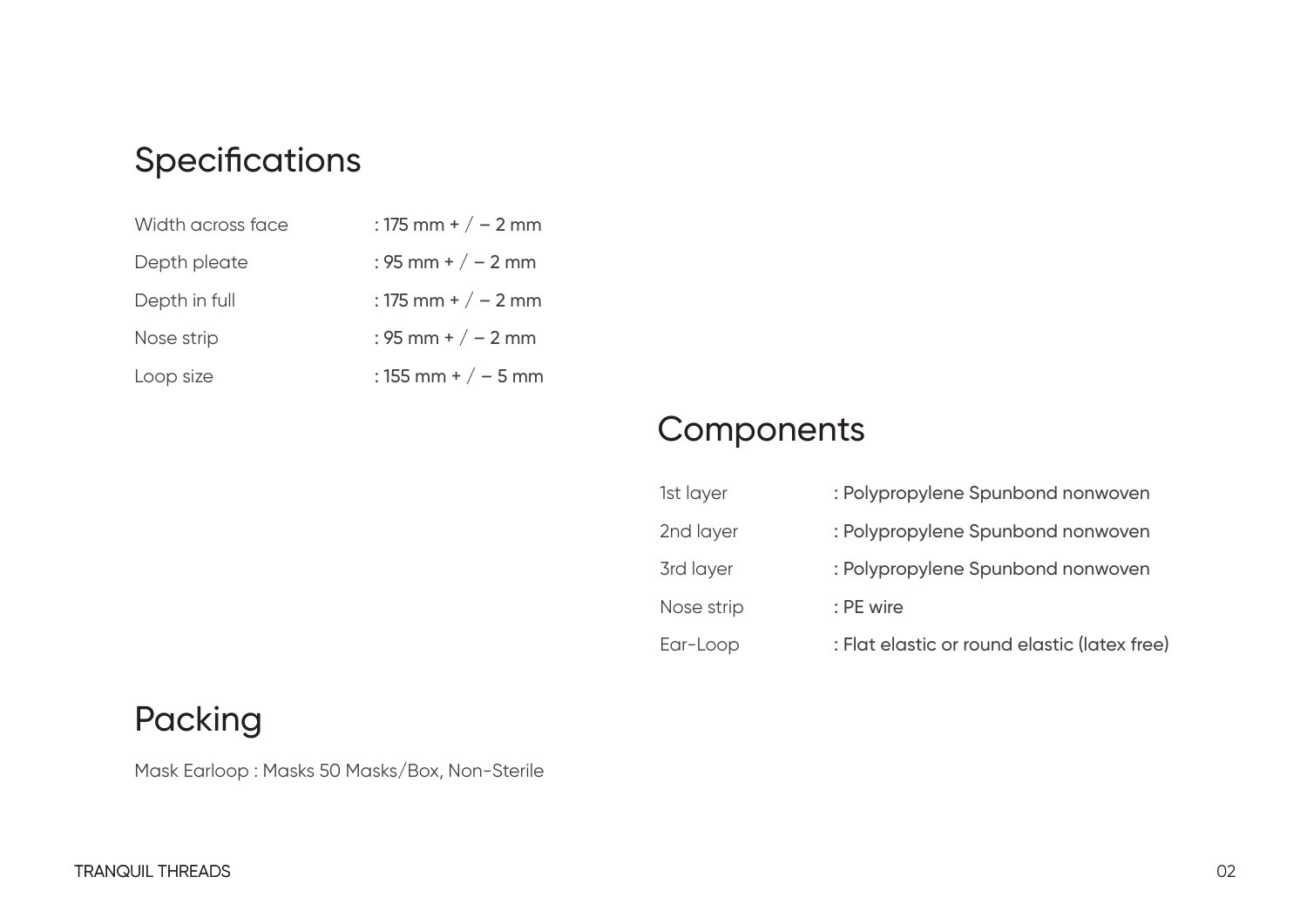### **3 Ply Disposable Face Mask**

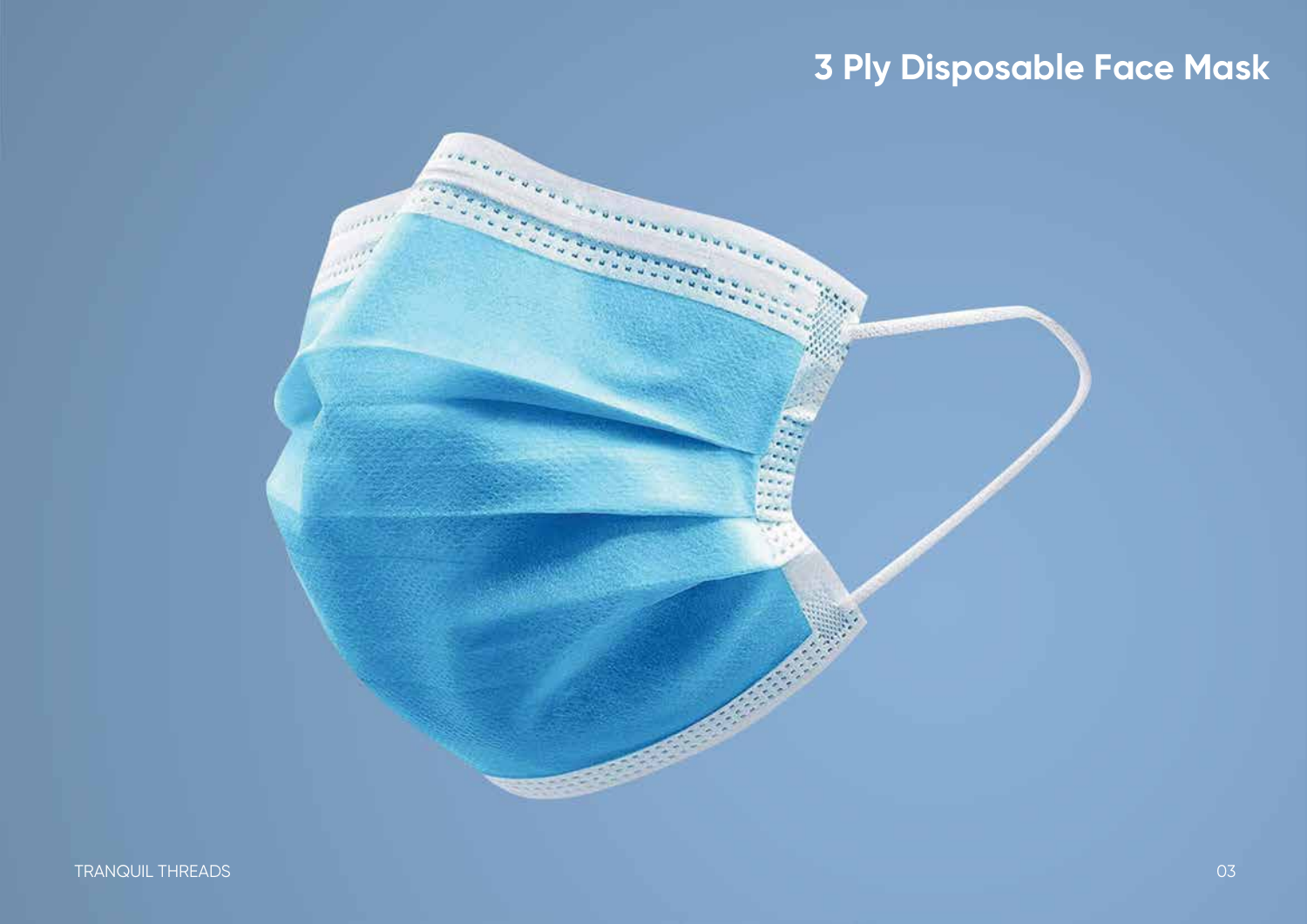# **3 Ply Surgical Face Mask**

3 ply surgical mask is made of Polypropylene Spunbond and Meltblown nonwoven fabrics with adjustable nose strip and flat or round elastic ear – loop to give basic protection to the user.

Designed with sensitive skin in mind. Its soft, lightweight and highly breathable inner layer is gentle, non-irritating and remains cool on the skin for ultimate ease and comfort.

#### Benefit and Standards

- BFE Efficiency > 95%
- Excellent breath ability
- Non irritating
- Non-woven spunbond 100% Polyplopylene
- Hypoallergenic
- Splash resistant
- Ultrasonic welding manufacturing process
- Hygienic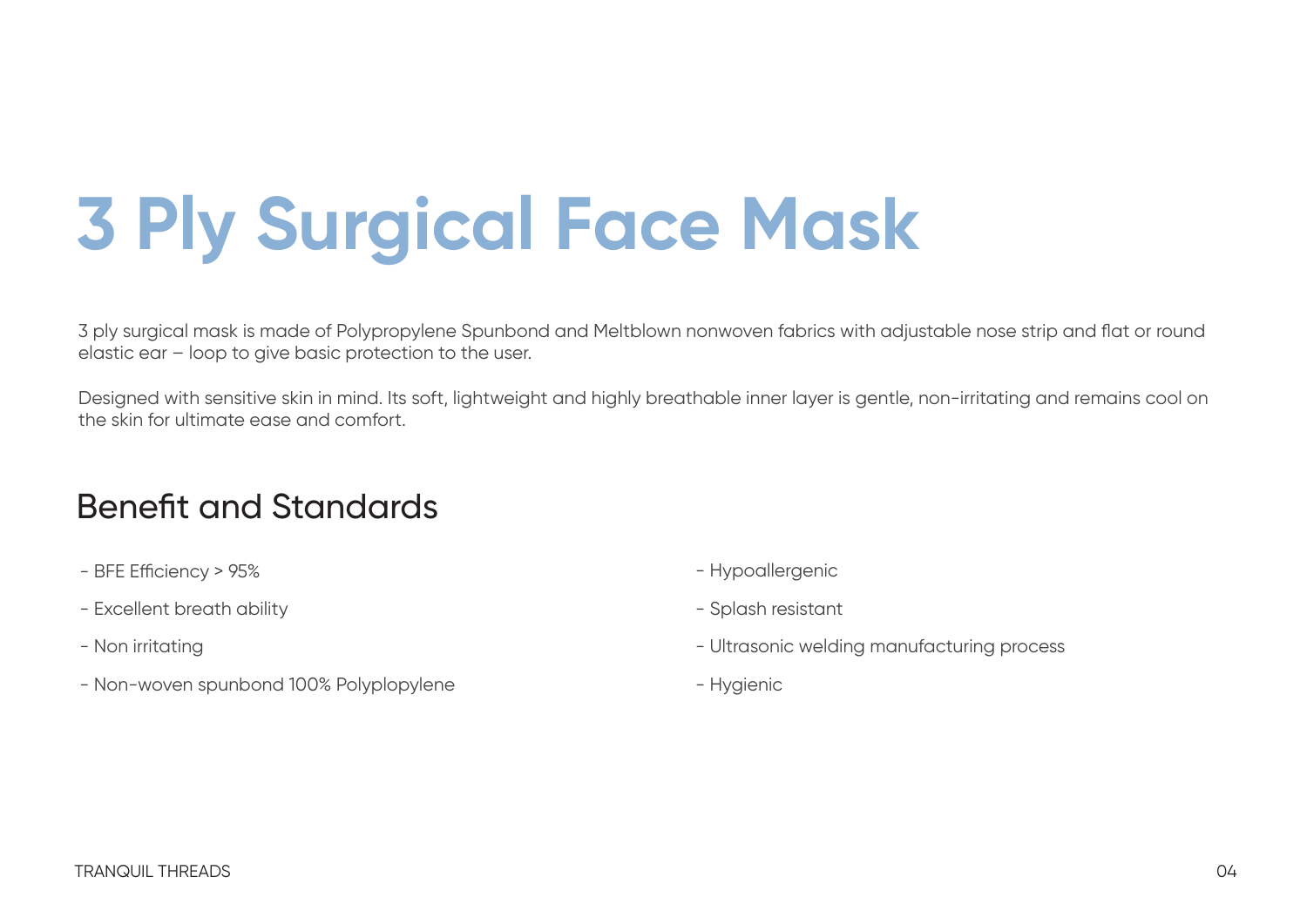#### **Specifications**

| Width across face | : 175 mm + $/ - 2$ mm |
|-------------------|-----------------------|
| Depth pleated     | : 95 mm + $/ - 2$ mm  |
| Depth in full     | : 175 mm + $/ - 2$ mm |
| Nose strip        | : 95 mm + $/ - 2$ mm  |
| Loop size         | : 155 mm + $/ - 5$ mm |

#### **Components**

| 1st layer  | : Polypropylene Spunbond nonwoven            |
|------------|----------------------------------------------|
| 2nd layer  | : Meltblown Nonwoven                         |
| 3rd layer  | : Polypropylene Spunbond nonwoven            |
| Nose strip | : PE wire                                    |
| Ear-Loop   | : Flat elastic or round elastic (latex free) |

#### Packing

Mask Earloop : Masks 50 Masks/Box, Non-Sterile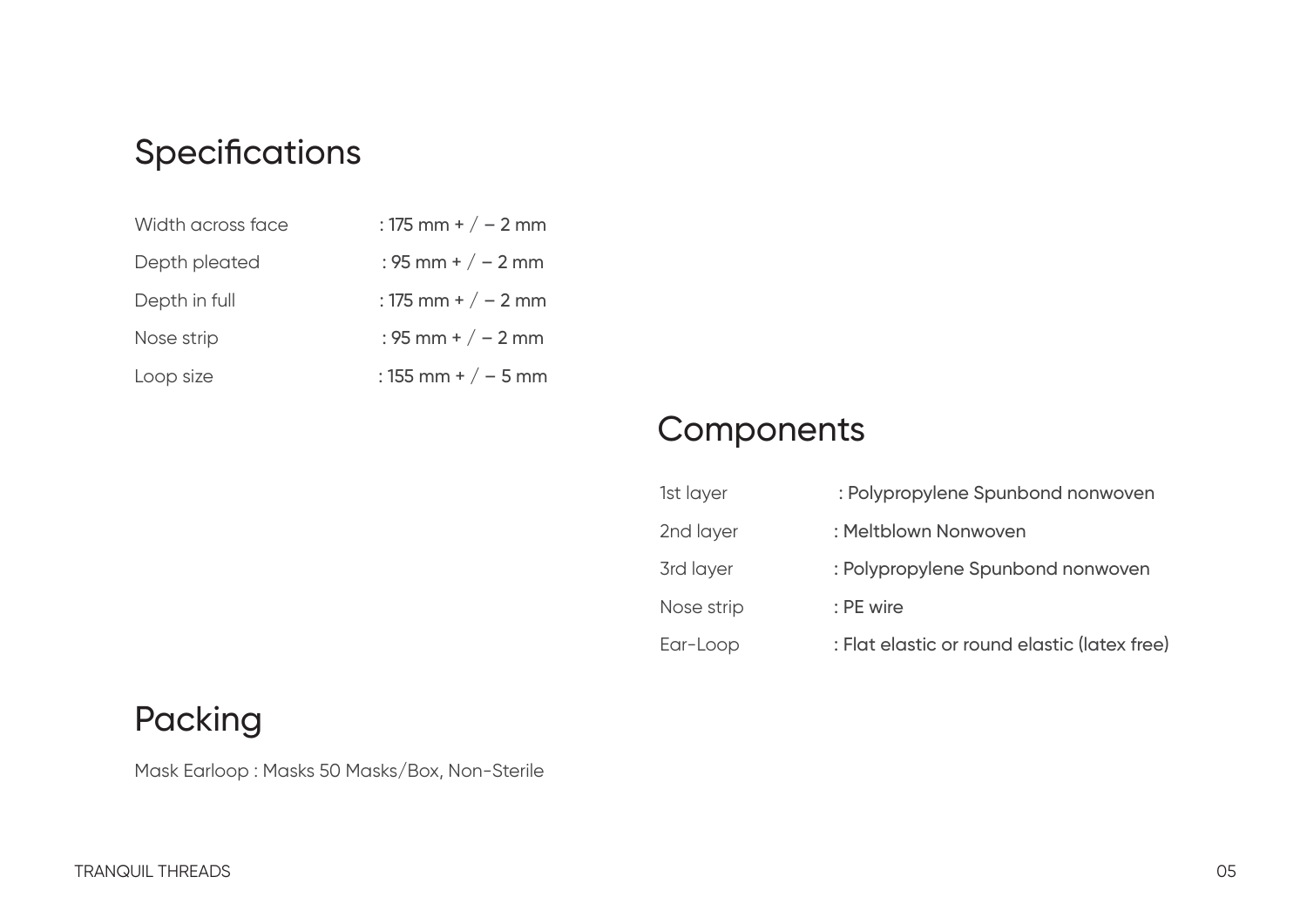### **3 Ply Surgical Face Mask**

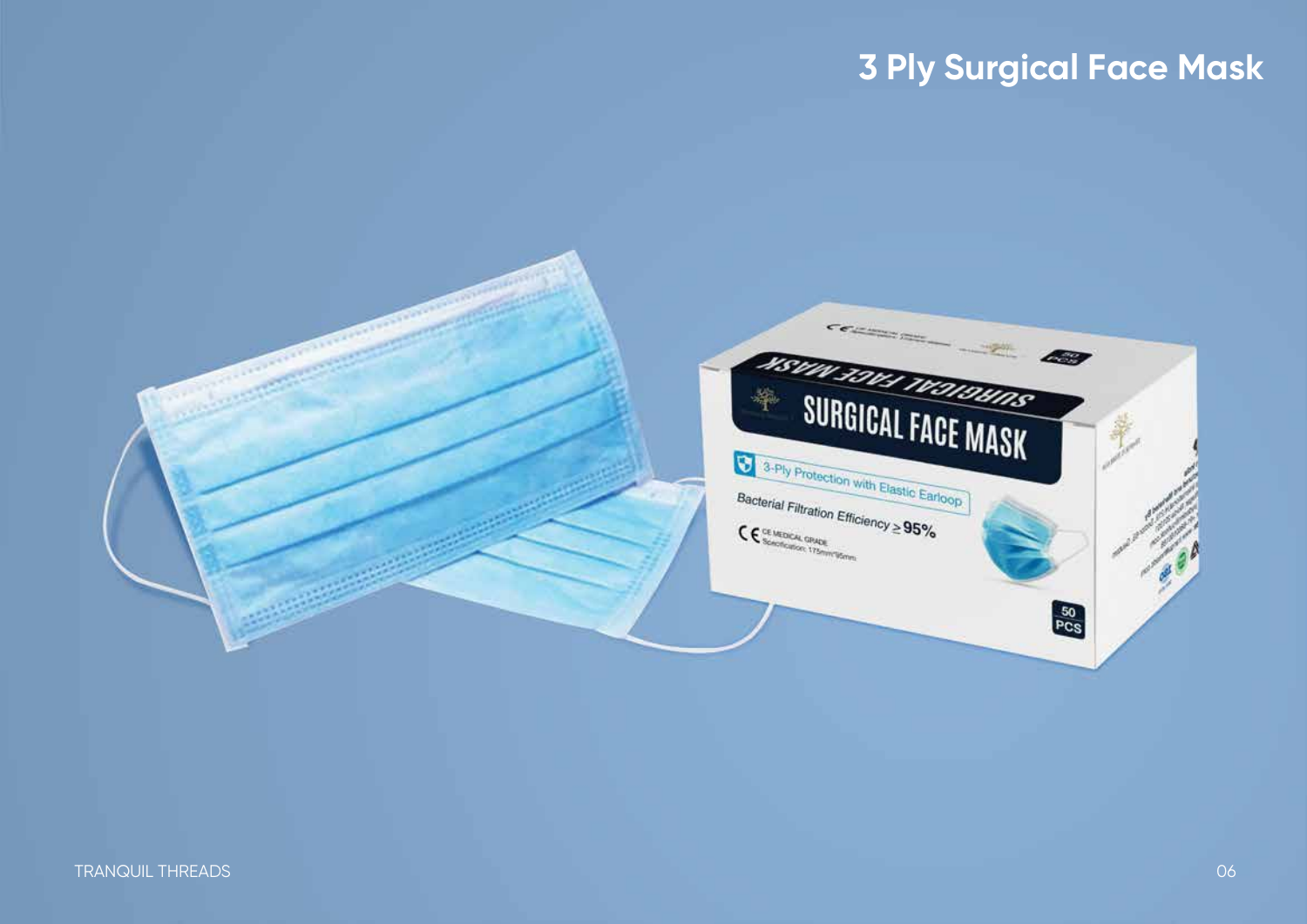# **N95 Mask**

PROFESSIONAL PROTECTIVE MASK AGAINST PM2.5

- 95% Filtration Efficiencv
- Lightweight Design
- –Soft Comfort Foam
- –Adjustable Nose Clip & Adjustable Elastic Straps

– Our N95 Safety Mask creates a secure seal for maximum protection- Safe & Breathable.

### • COMFORTABLE DESIGN FOR A FULL DAY WEARING

Built-in sponge strip device used to enhance the sealing of the mask. Soft nose clip provides a comfortable and safety seal over your nose bridge. Comfortable material eliminating face rub.

### • LEVEL 4 LAYER PROTECTION

PP non-woven protective layer, which can contact the skin, zero irritation to the skin and block harmful gases. The KN95 filter can assist in filtering odours in the air, and effectively filter formaldehyde, PM2.5, second-hand smoke, etc. Electrostatic filter cotton has the function of pit breaking, high density, high dust capacity, and low resistance.

### • WIDELY USED FOR DAILY PROTECTION

With filter efficiency indicators reading above 95%, the N95 anti-dust mask is suitable for cycling, camping, running, travel, climbing and daily use. Also protecting you from fog, haze, vehicle exhaust, passive smoking, etc.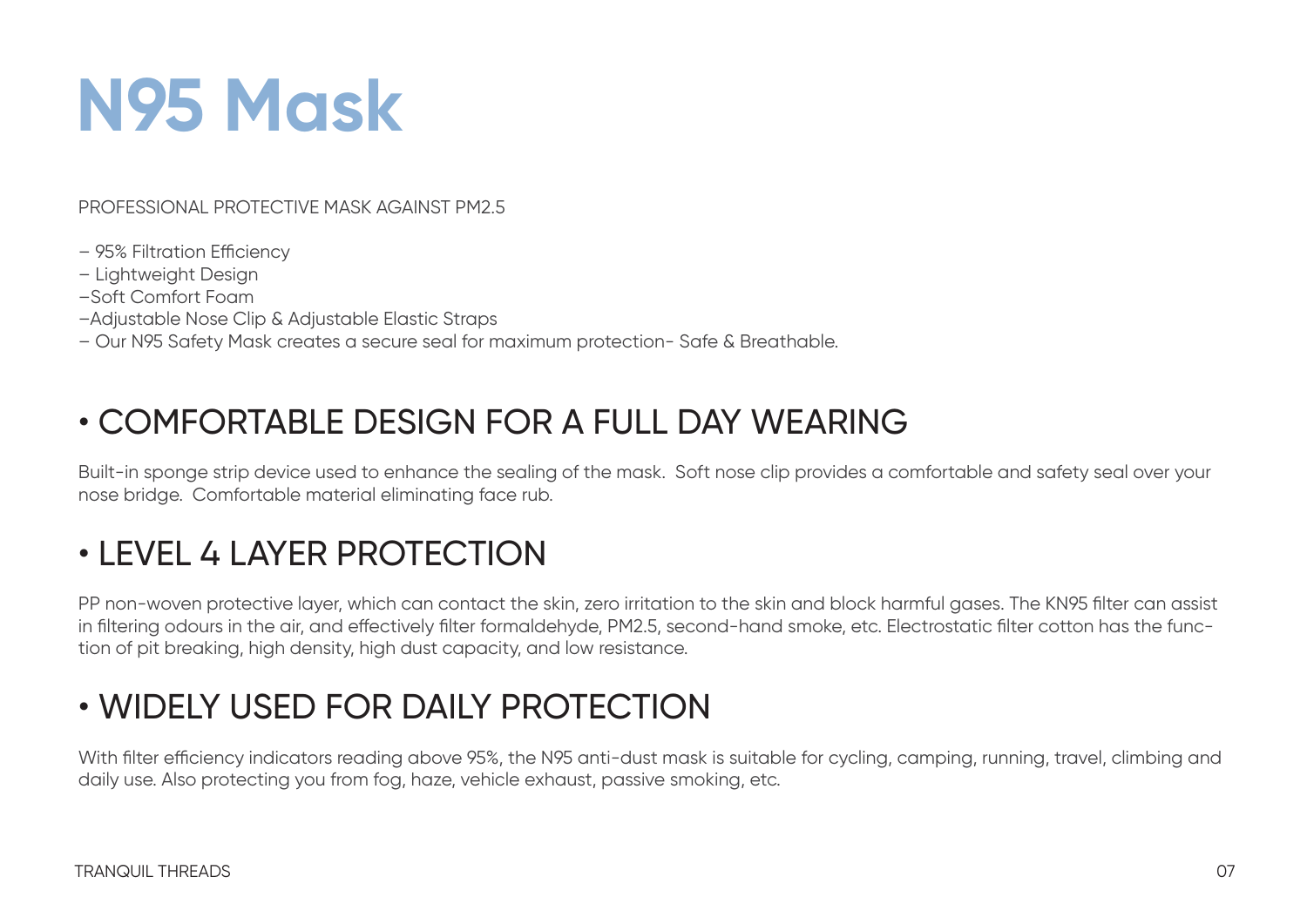### N95 Mask

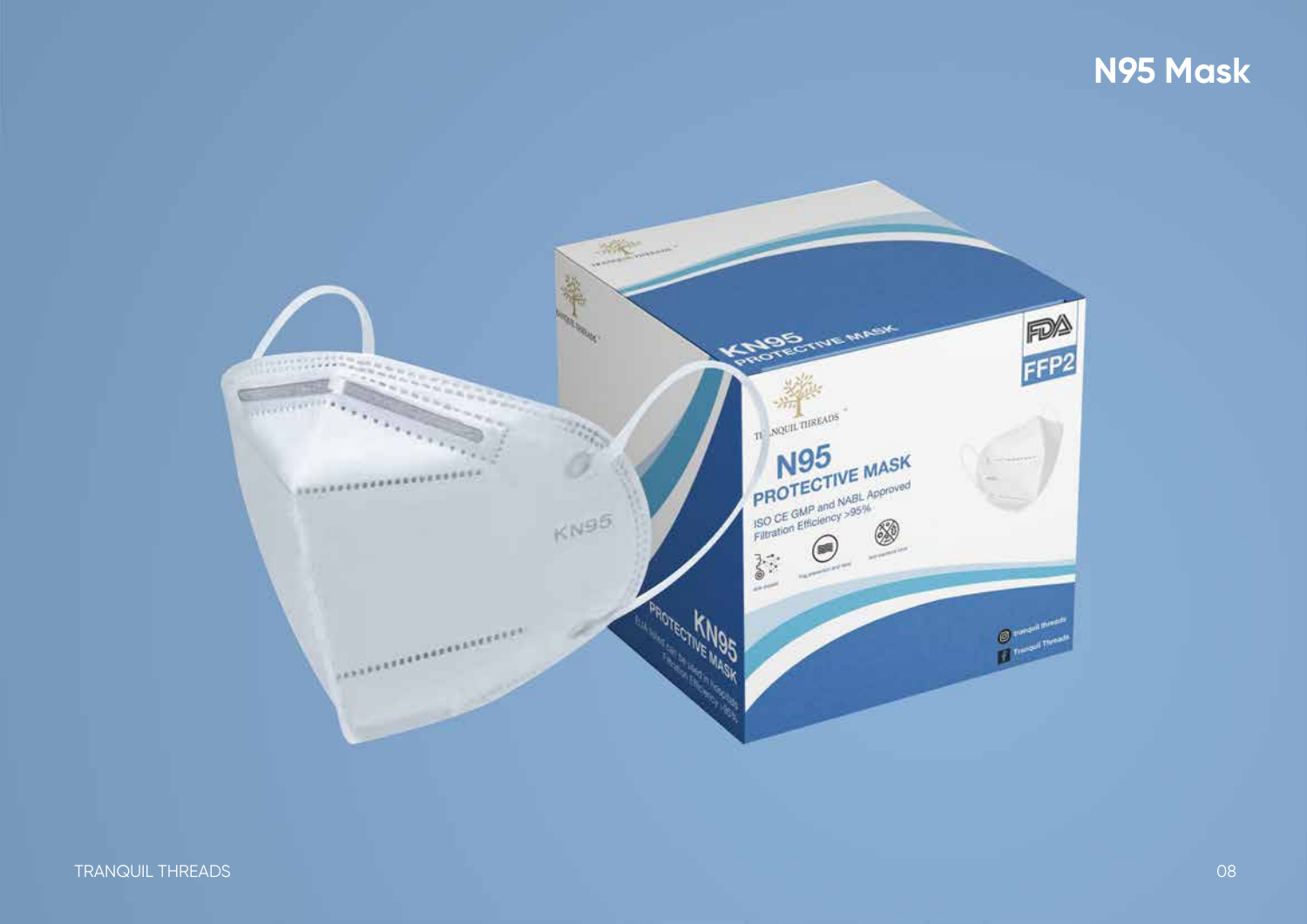# **Nitrile Gloves**

These nitrile synthetic surgical gloves contain no natural rubber latex proteins. Soft, highly elastic formulation provides the maximum in comfort, fit and protection, while offering exceptional tactile sensitivity.

#### Blue Textured Nitrile Medical Examination Glove

For peace of mind. The unrivaled strength of nitrile delivers enhanced barrier protection. Designed to fit like a glove should, while providing the tactile sensitivity needed for the most complex procedures.

- Anti-static
- Roughened fingertips for better grip
- Rolled cuff edge for easier donning

### Packaging

| Order #       | <b>Size</b> | Gloves/Box*      | Boxes/Case      |
|---------------|-------------|------------------|-----------------|
| JDI101        |             | 100 Gloves / Box | 14 Boxes / Case |
| <b>JDI102</b> | M           | 100 Gloves / Box | 14 Boxes / Case |
| <b>JDI103</b> |             | 100 Gloves / Box | 14 Boxes / Case |
|               |             |                  |                 |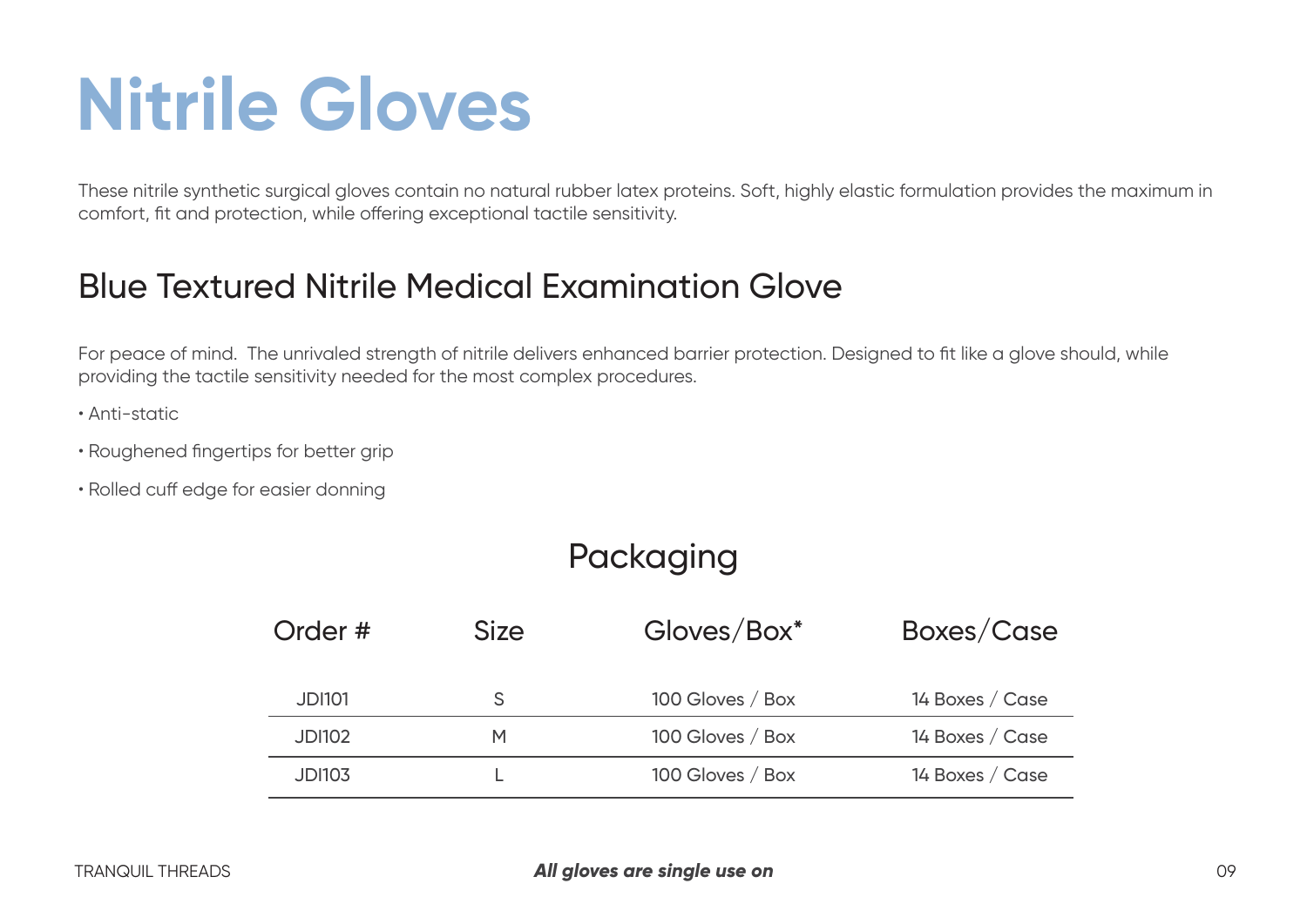### **Nitrile Gloves**



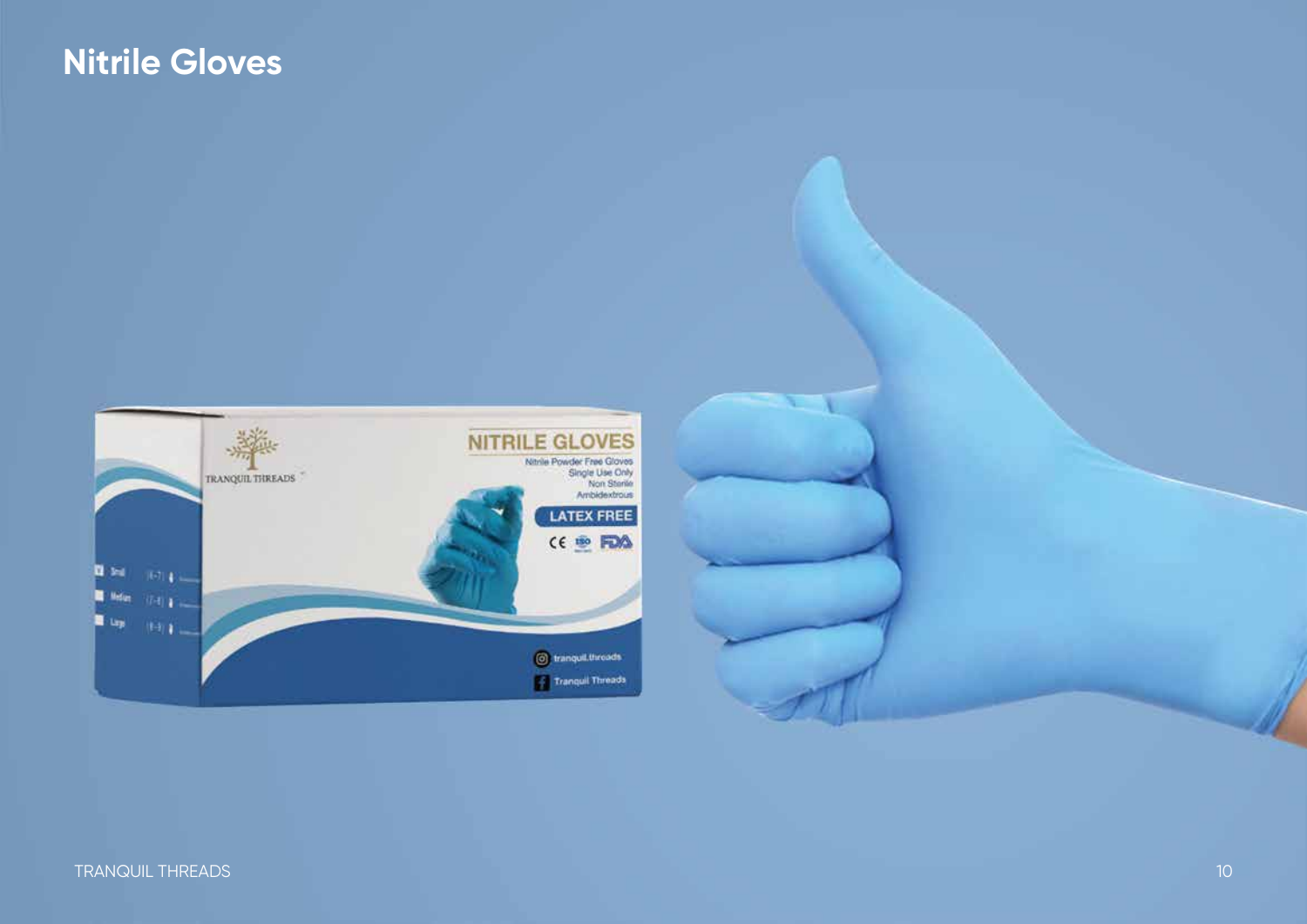# **Latex Powdered Gloves**

Our Latex examination gloves are disposable and ambidextrous with a smooth or rough surface, with or without powder. They allow a high sensitivity and a tactile softness to have a higher comfort to avoid hand weariness even after a long use. Latex gloves are produced with reinforced beaded cuff which assures an easy and good use.

#### Packaging

| Order #       | <b>Size</b> | Gloves/Box*      | Boxes/Case      |
|---------------|-------------|------------------|-----------------|
| <b>JDI201</b> |             | 100 Gloves / Box | 14 Boxes / Case |
| <b>JDI202</b> | м           | 100 Gloves / Box | 14 Boxes / Case |
| <b>JDI203</b> |             | 100 Gloves / Box | 14 Boxes / Case |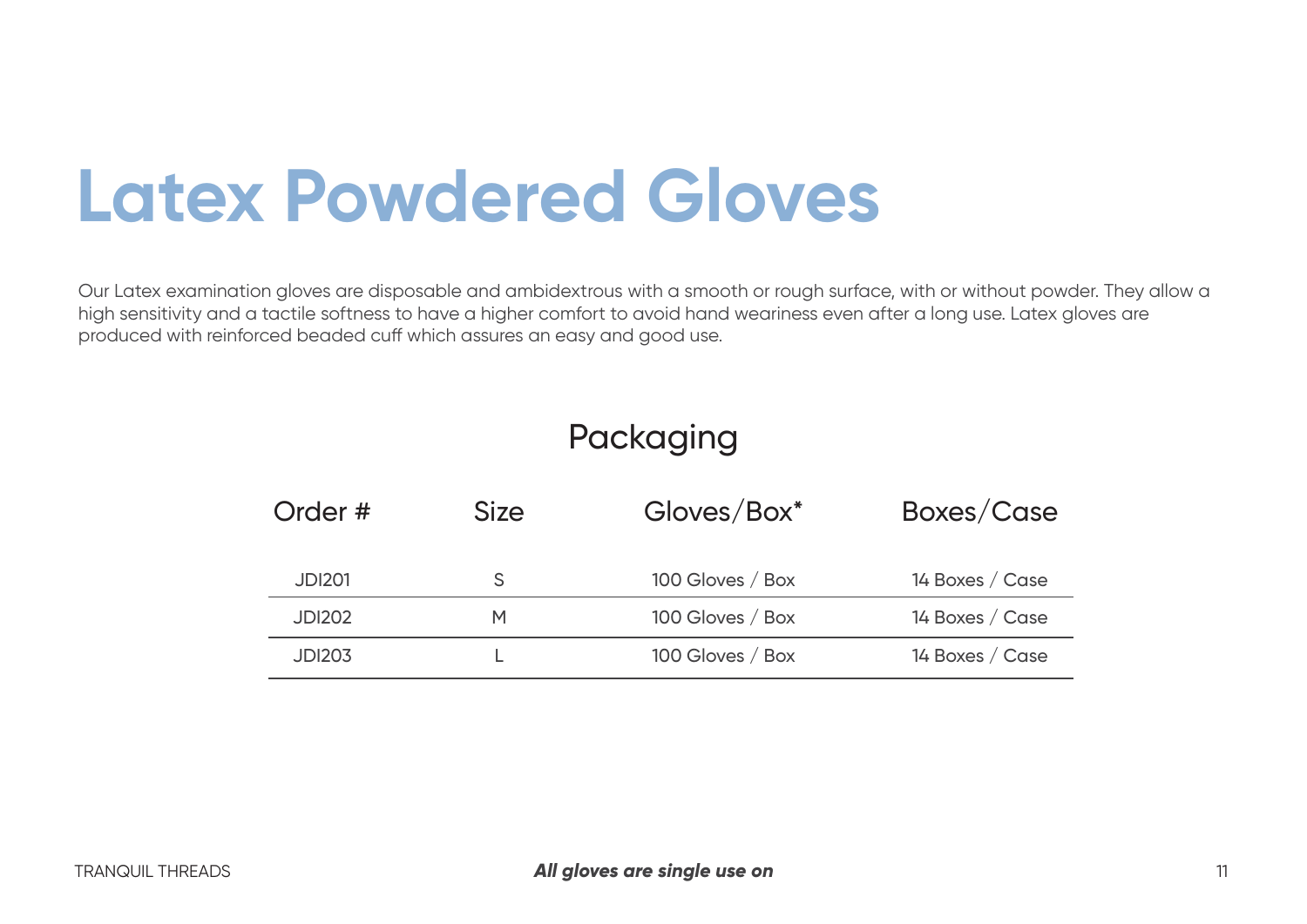#### **Latex Powdered Gloves**

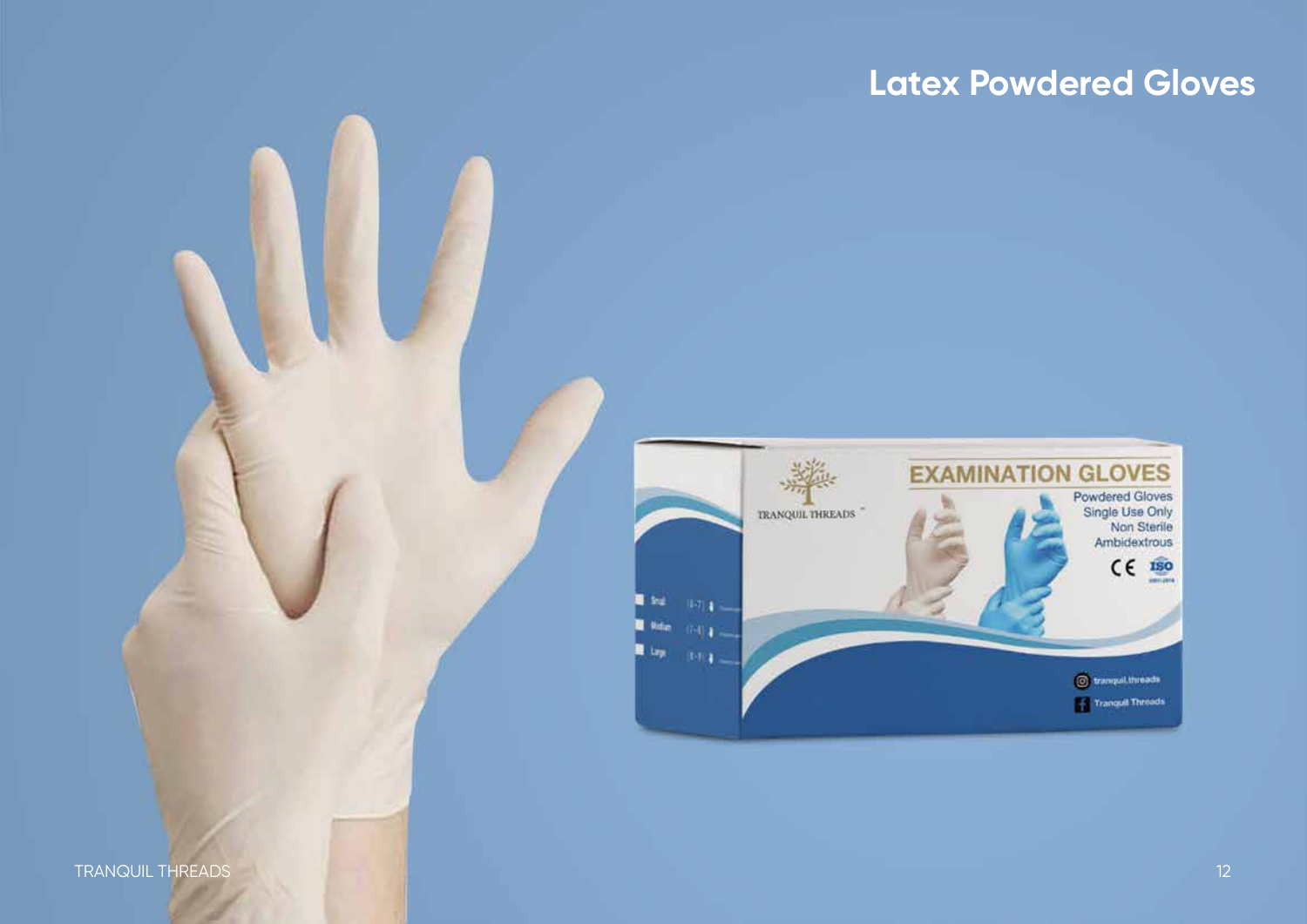# **Surgeon Cap**

- The Surgeon's Caps are comfortable to wear while providing total coverage of head hair
- These scrub caps are disposable
- The disposable surgical caps are meant to be used by doctors and nurses while conducting surgeries

### NURSE'S SCRUB CAP / Bouffant Cap

These Caps are designed to meet world standards conforming to ISO & CE quality systems. Intended to be worn by surgeons and nurses during surgical operations, caps are made of high quality soft non woven fabric, which is very light weight and cool to wear.

- Elastic headband offers a comfortable, non-slipping fit.
- Sanitary head cover keeps hair out of your eyes and away from your work.
- These bouffant caps come in a standard packing of 100 caps per pack

*These surgical head caps come in a standard packing of 100 caps per pack*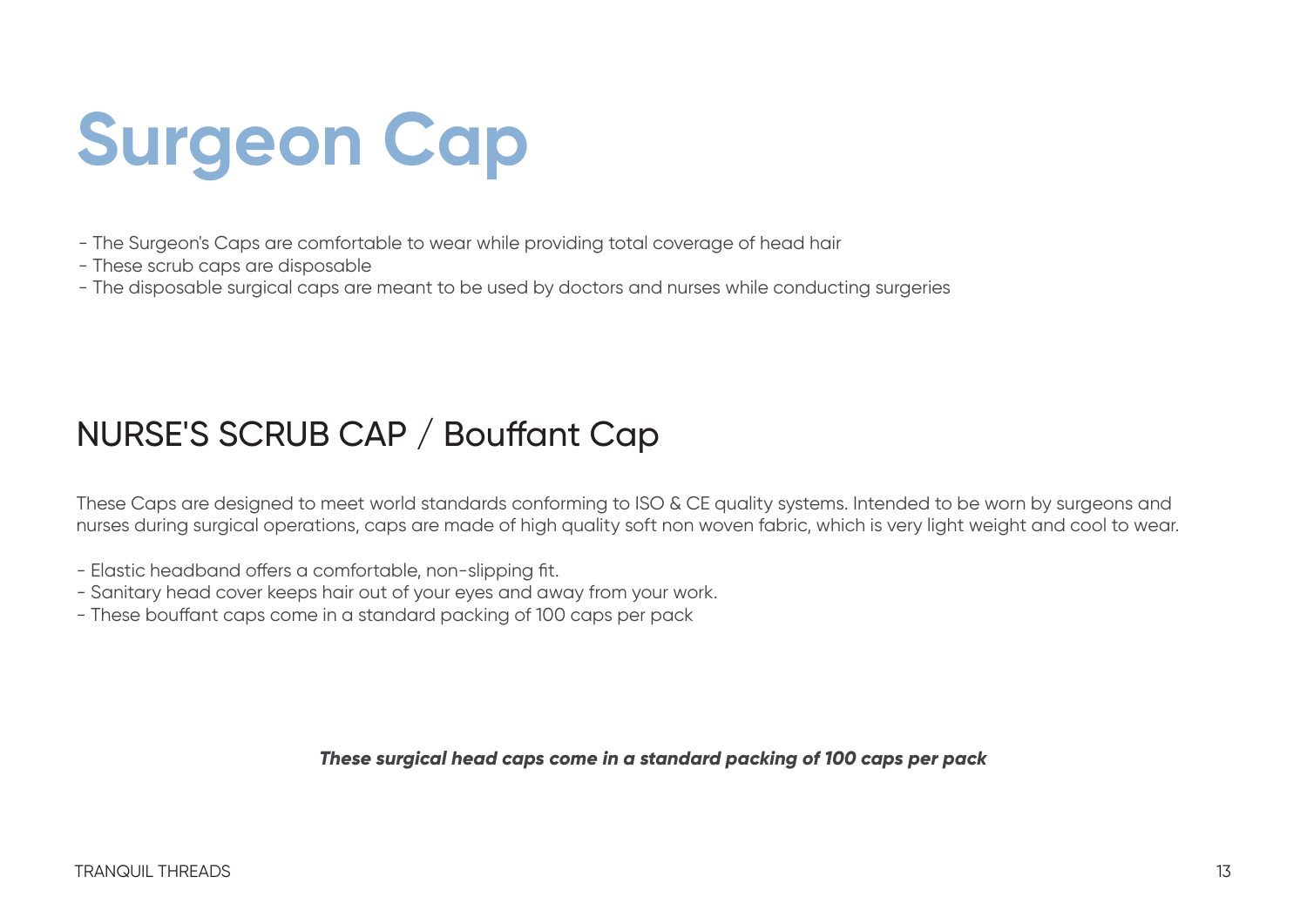

**Latex Powdered Gloves**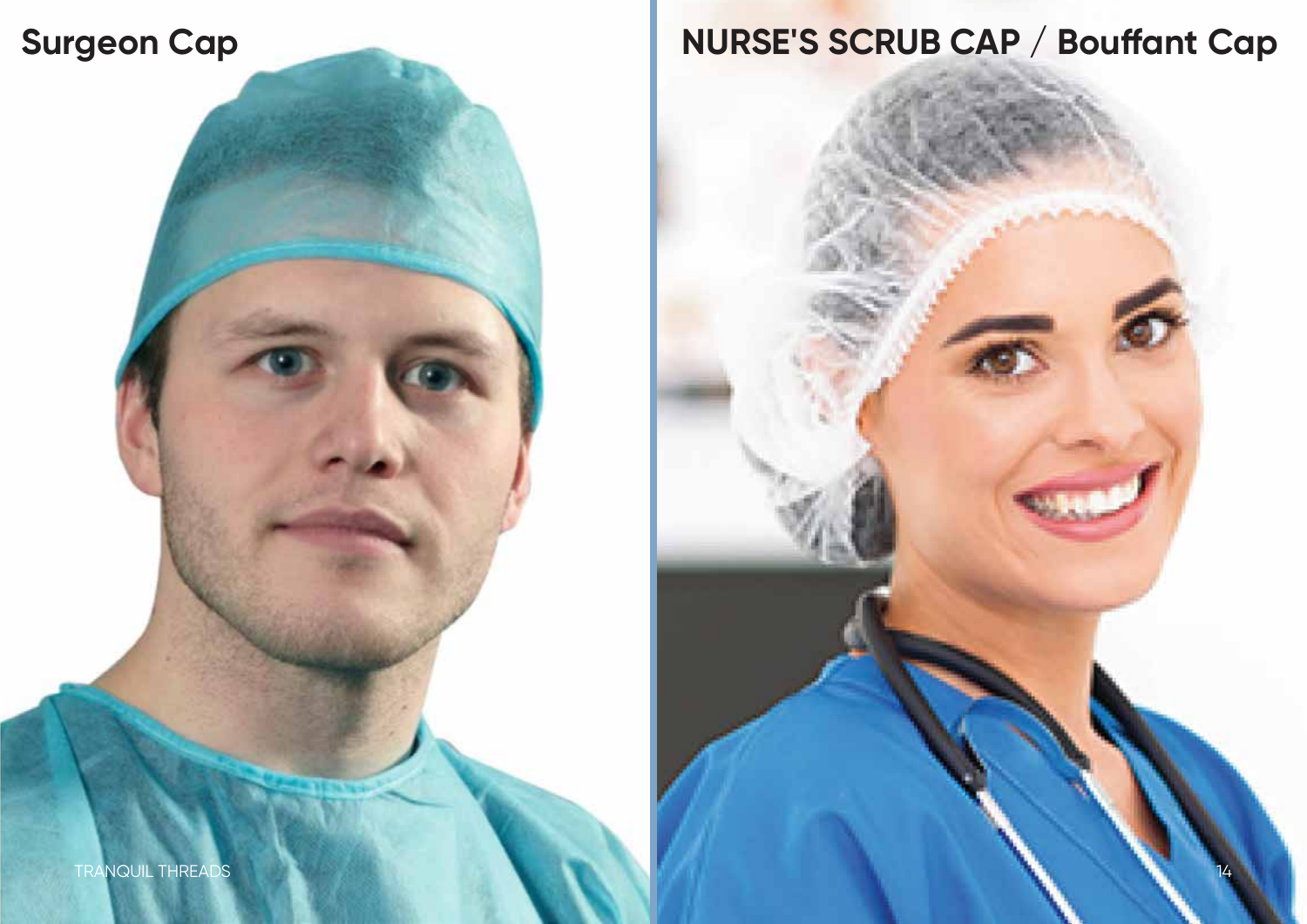

FDA CE ISO SITRA Approved Fabric

#### Manufacturing two types of kits based on coverall variety:

#### Industrial Kit

- Made out of 90 GSM fabric
- Untaped coveralls

### Medical Kit

- Made out of 70% spun-bond with 20% laminated SITRA approved sheets
- Blue Seam Lined Coverall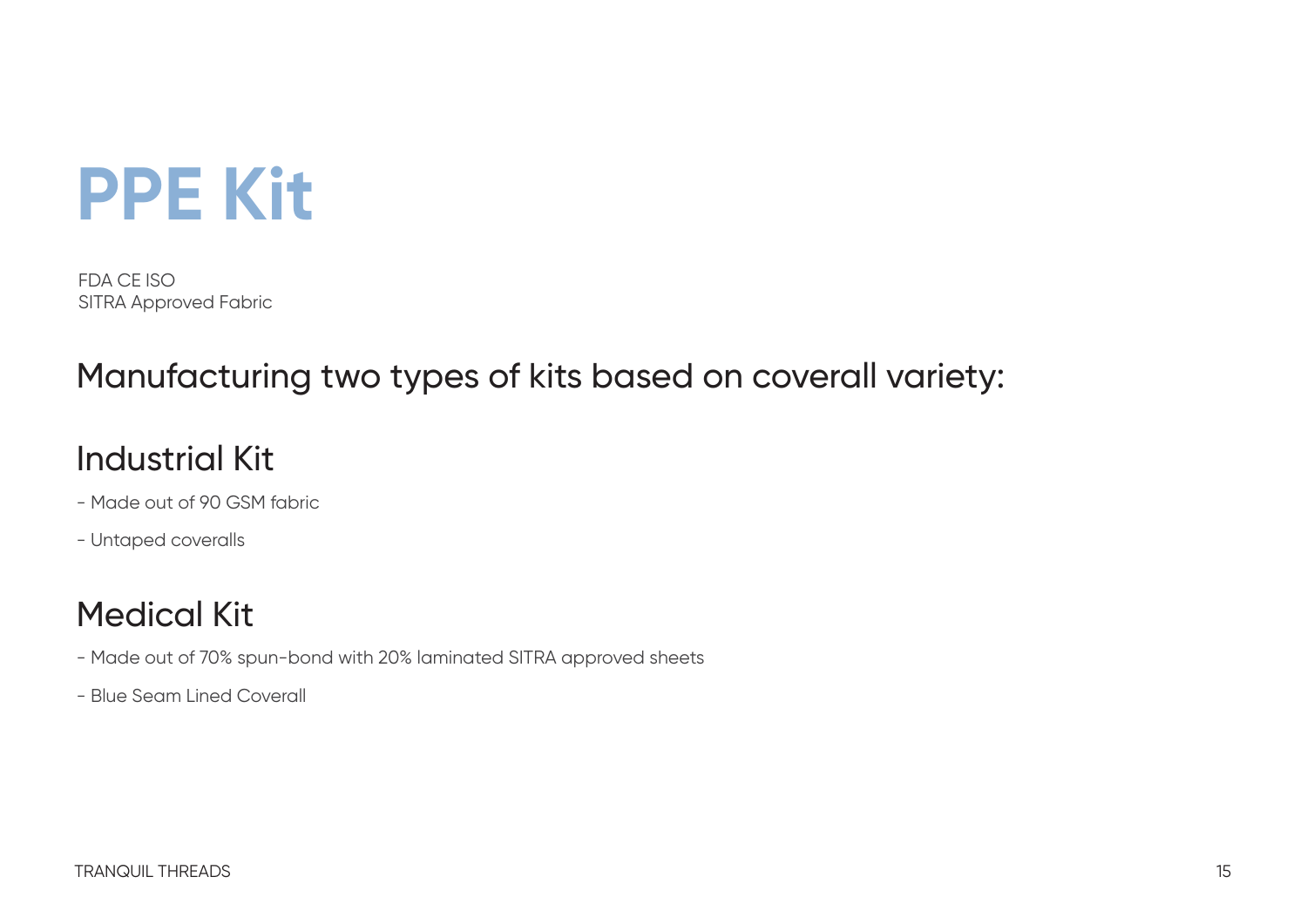#### **PPE Kit**

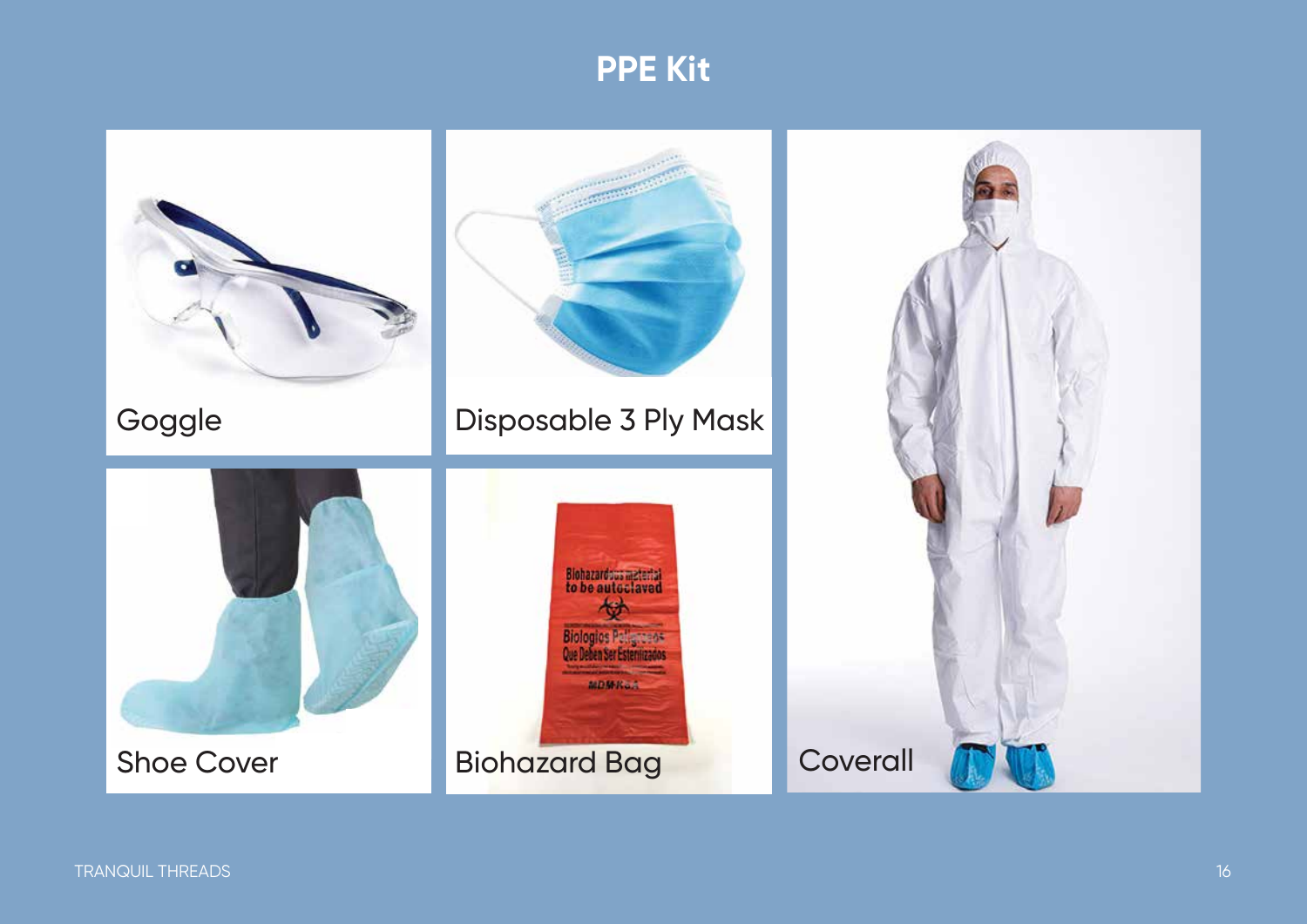#### **Certified Personal Protection Equipments**



#### Surgical Gowns

- -Resistant to blood and body fluids -Breathable for additional comfort -Splash proof and fluid resistant -Front/Back/Side opening Tied at
- back
- -Ribs on sleeves and on neck for comfort and safety



#### Coverall

-Impermeable to blood and body fluids, It passes synthetic blood penetration test -Splash proof and fluid resistant -Re enforcement of seams sealed via heat melted, anti bacterial tape -Elastic loop at the bottom to keep bottoms in place -Flap over zipper to cover the zipper and not let any infectious agent settle on the zipper -Strings in the hood cap to adjust the cap as per head size & shape



#### Isolation Gown

- -Resistant to body fluids
- -Breathable for additional comfort
- -Splash proof and fluid resistant



#### Apron

-Impermeable to blood and body fluids -Splash proof and fluid resistant -Easy wearing over overall. Ideal in high viral load environment over overall or gowns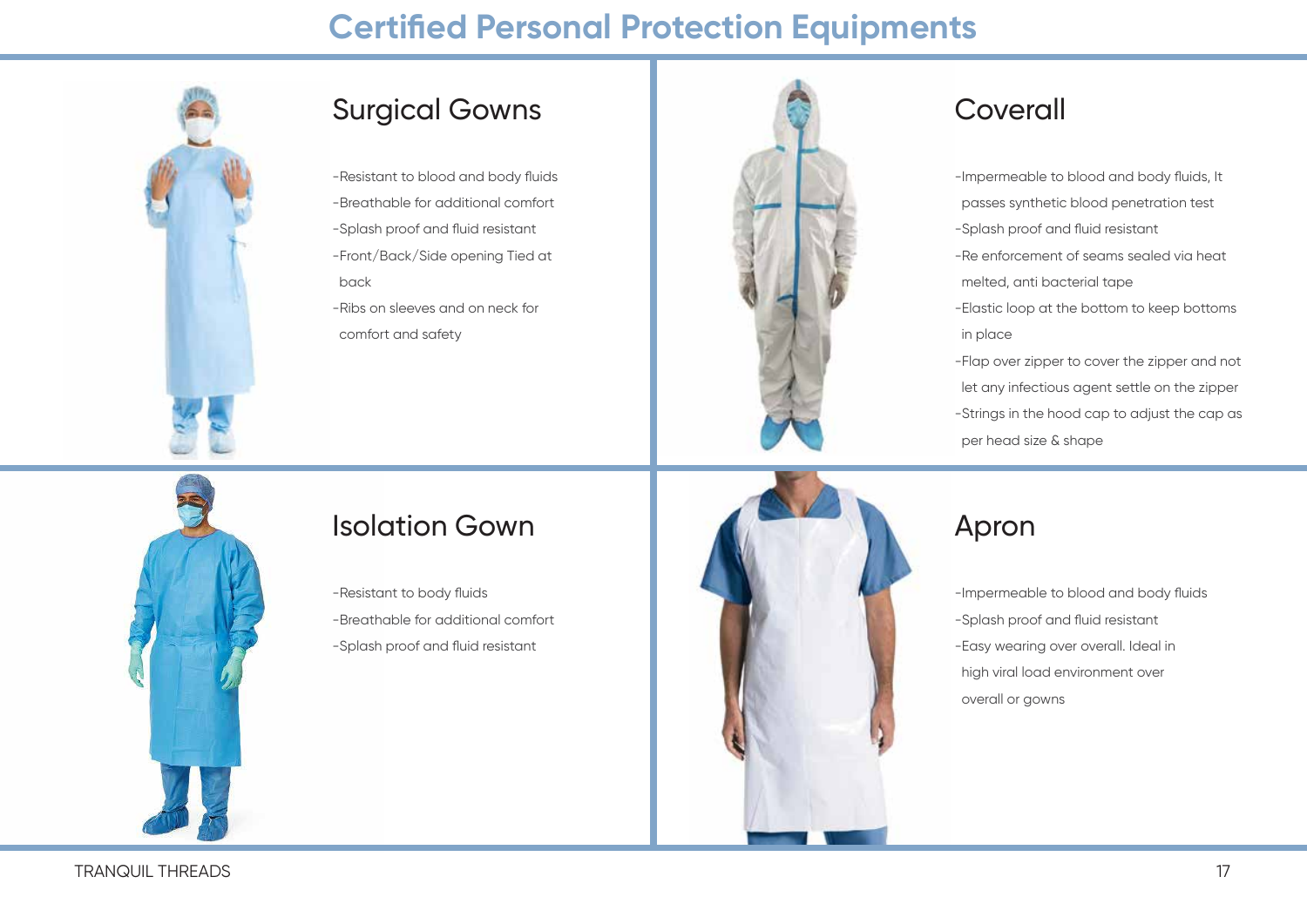# **Hospital Linens**

-We have an extensive range of fabric in whites, dyed and patterns particularly for hospitals and medical institutes -We offer customized printing orders with hospitals logo and name as per requirements with specific terms & conditions attached to it -We provide our customers with the highest quality fabric backed by excellent service and prompt delivery at the best price -Spun-bond non-woven fabric ranging from 50 to 90 GSM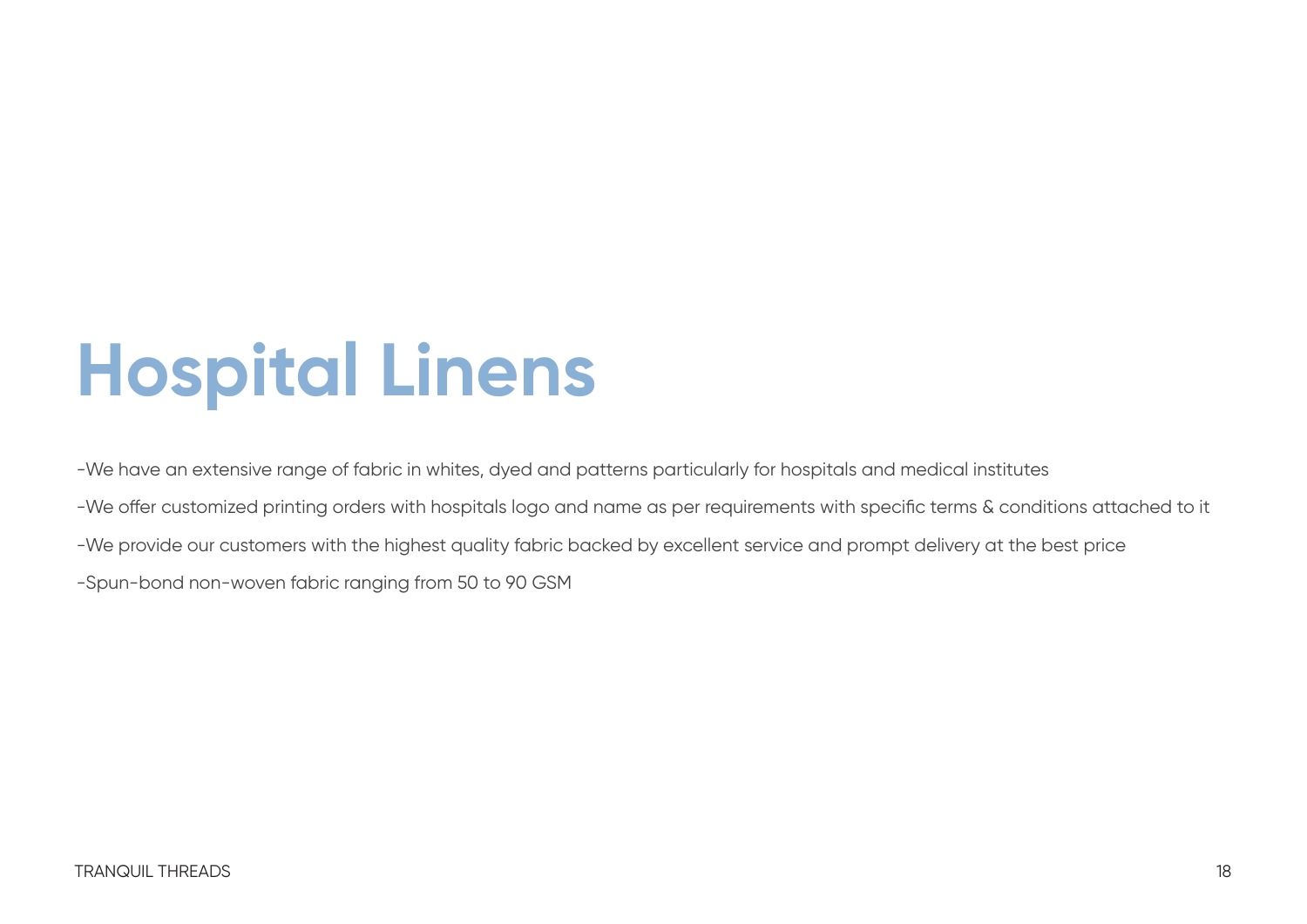### Hospital Linens

**C** 

œ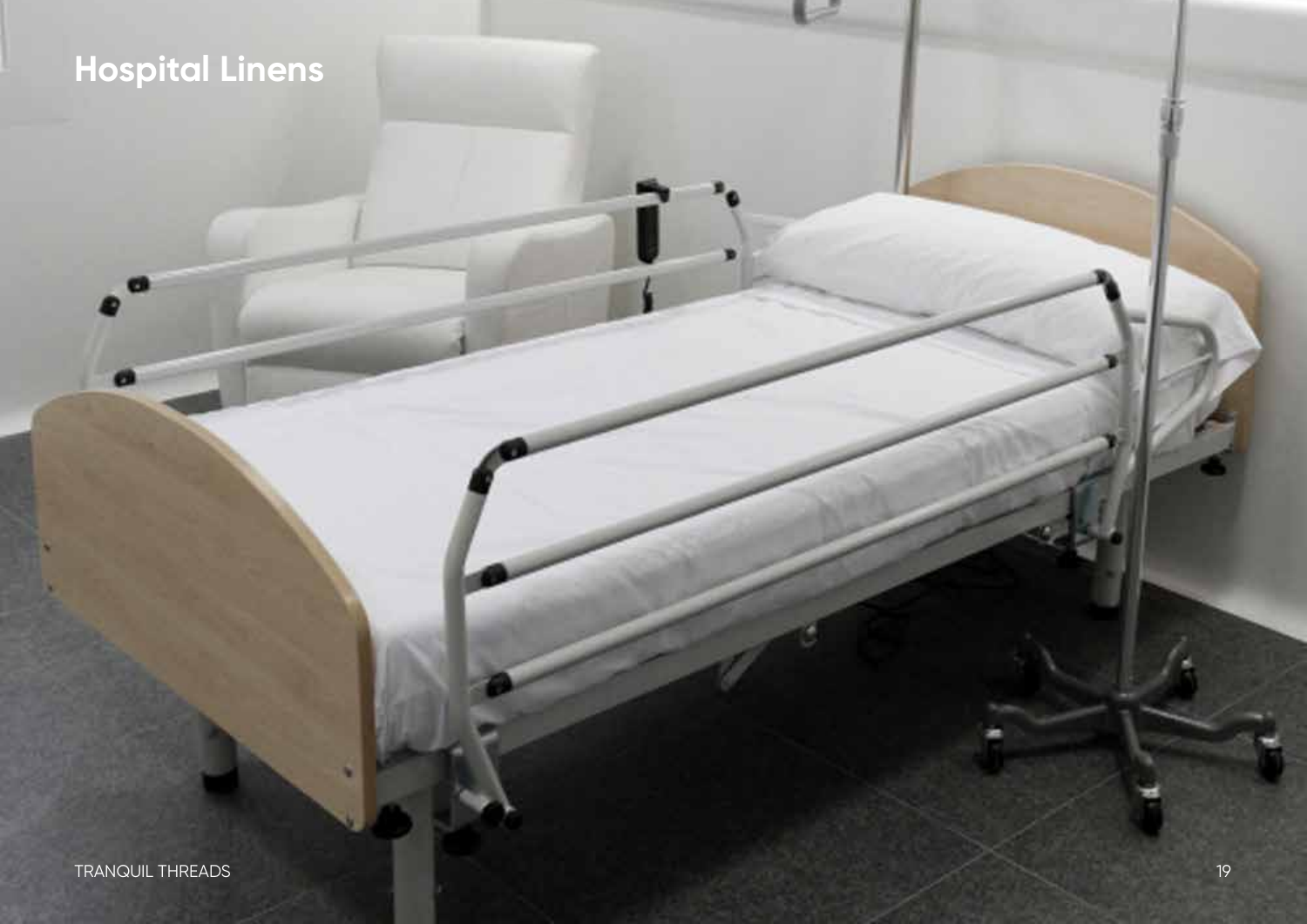### **Disposable Bed Sheet**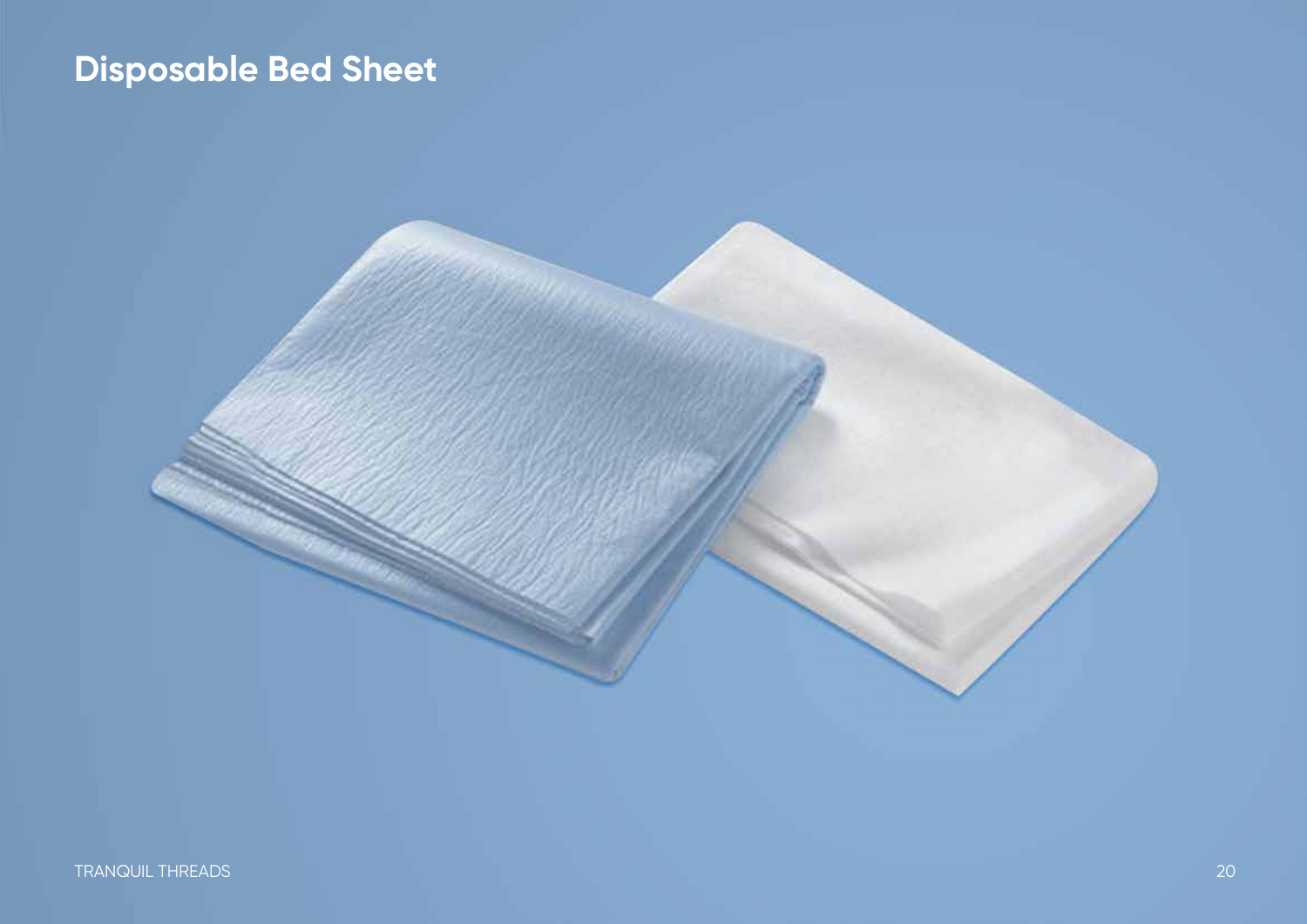# **Face Shield**

### Face Shield can be used for:

- Healthcare workers
- Laboratory
- Dental
- Industrial use
- General safety

### Benefits of Face Shield Protection:

- Double-sided anti-fog virtually eliminates fogging
- Anti Splash / Anti-Splatter Design
- Foam headband for protection and comfort
- Lightweight for ultimate comfort
- Easy to wear
- Non-distorting, transparent shield
- Excellent peripheral vision and protection
- Adjustable headband with Polyurethane Foam for Comfort
- You can wear the lightweight shield comfortably for lengthy periods and it fits easily over prescription glasses or protective eyewear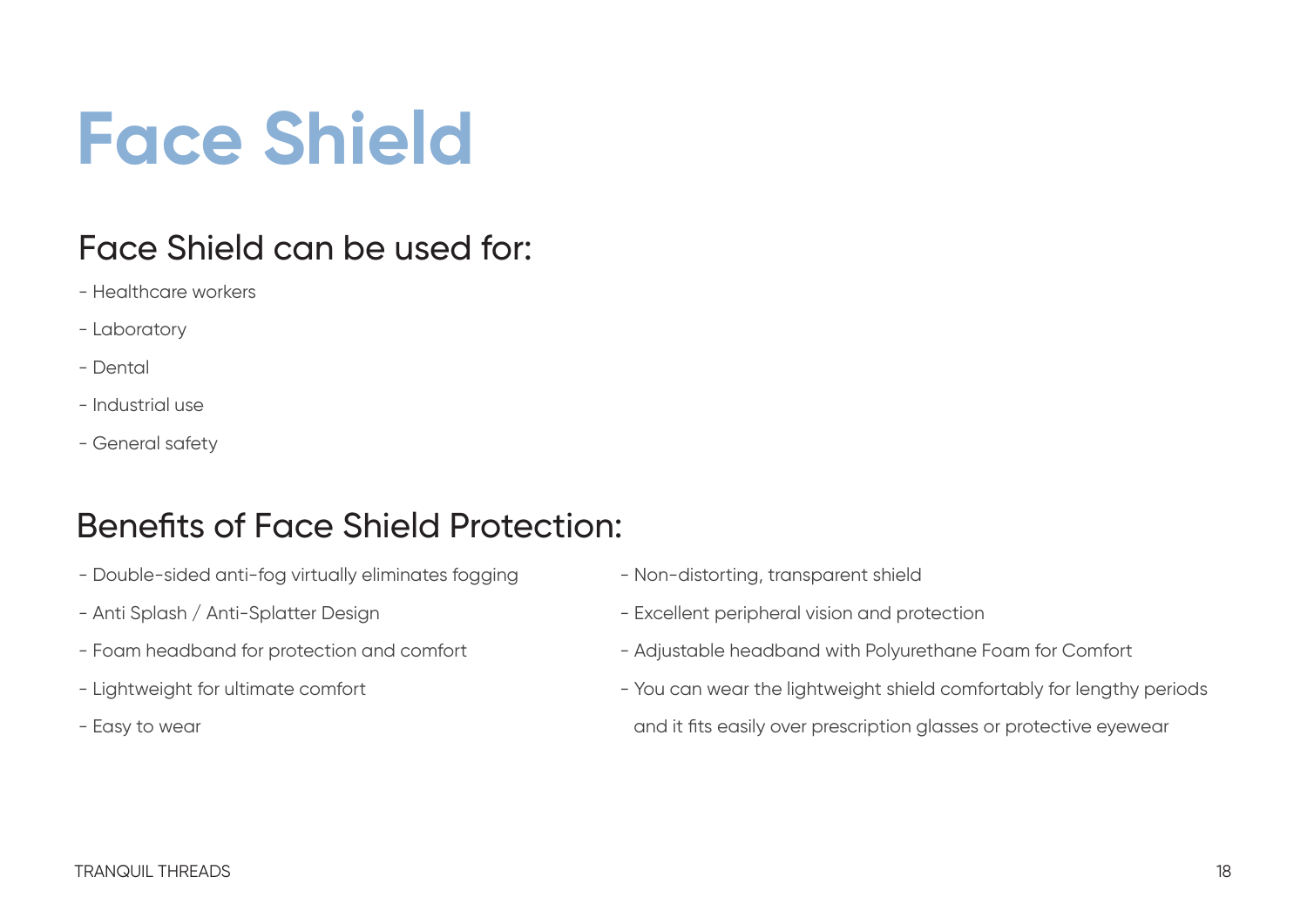



D

Face Shield

Direct Splash Protect